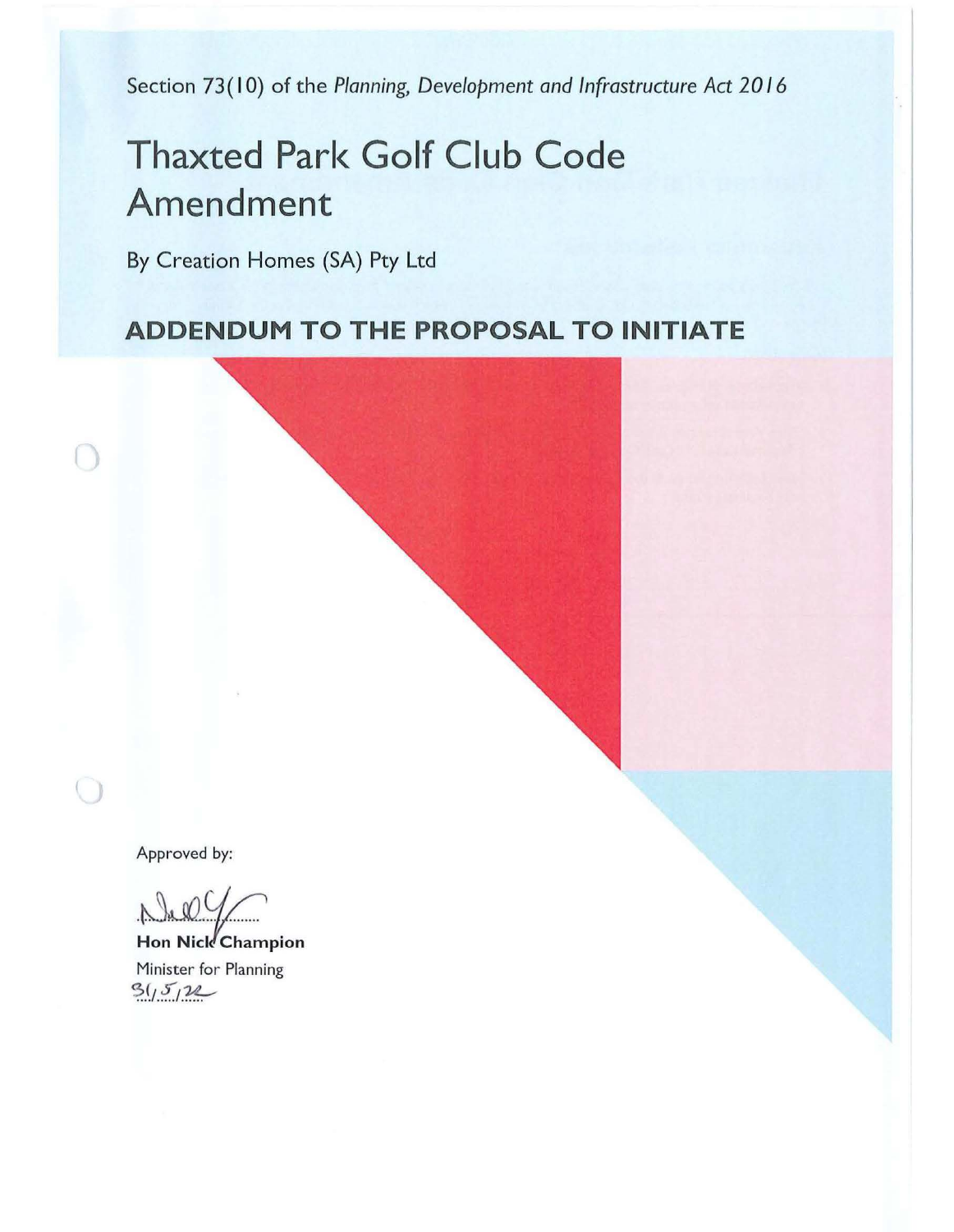## **Thaxted Park Golf Club Code Amendment**

### **Addendum Instructions**

The following addendum instructions relate to the Proposal to Initiate an Amendment to the Planning and Design Code - Thaxted Park Golf Club Code Amendment which was approved by the then Minister for Planning and Local Government, Ms Vickie Chapman MP, on 24 June 2021.

#### **Instructions**

- 1. Strikethrough map in 'Attachment A' on page 41 of the Proposal to Initiate and add the words "Replaced by affected area map in Addendum".
- 2. Map A as shown in Attachment 1 of this Addendum is taken to be the approved affected area for the Thaxted Park Golf Club Code Amendment.
- 3. Add this Addendum to the 'Initiation documents' under the Thaxted Golf Club Code Amendment on the SA Planning Portal.